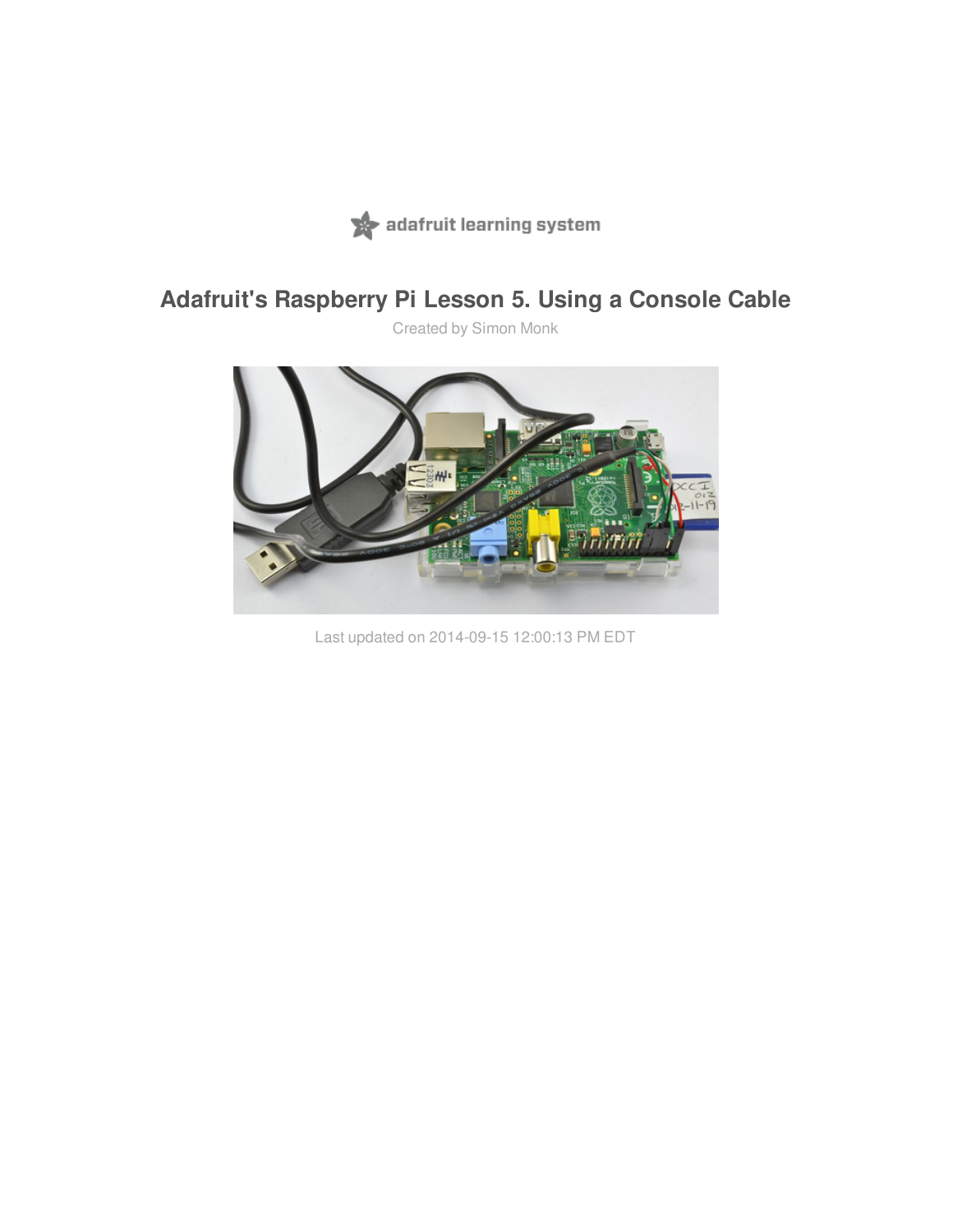### **Guide Contents**

<span id="page-1-0"></span>

| <b>Guide Contents</b>           |                |
|---------------------------------|----------------|
| Overview                        | 3              |
| You Will Need                   | 4              |
| Part                            | $\overline{4}$ |
| Software Installation (Mac)     | 6              |
| Software Installation (Windows) |                |
| Software Installation (Linux)   | 12             |
| <b>Connect the Lead</b>         | 13             |
| Test & Configure                | 16             |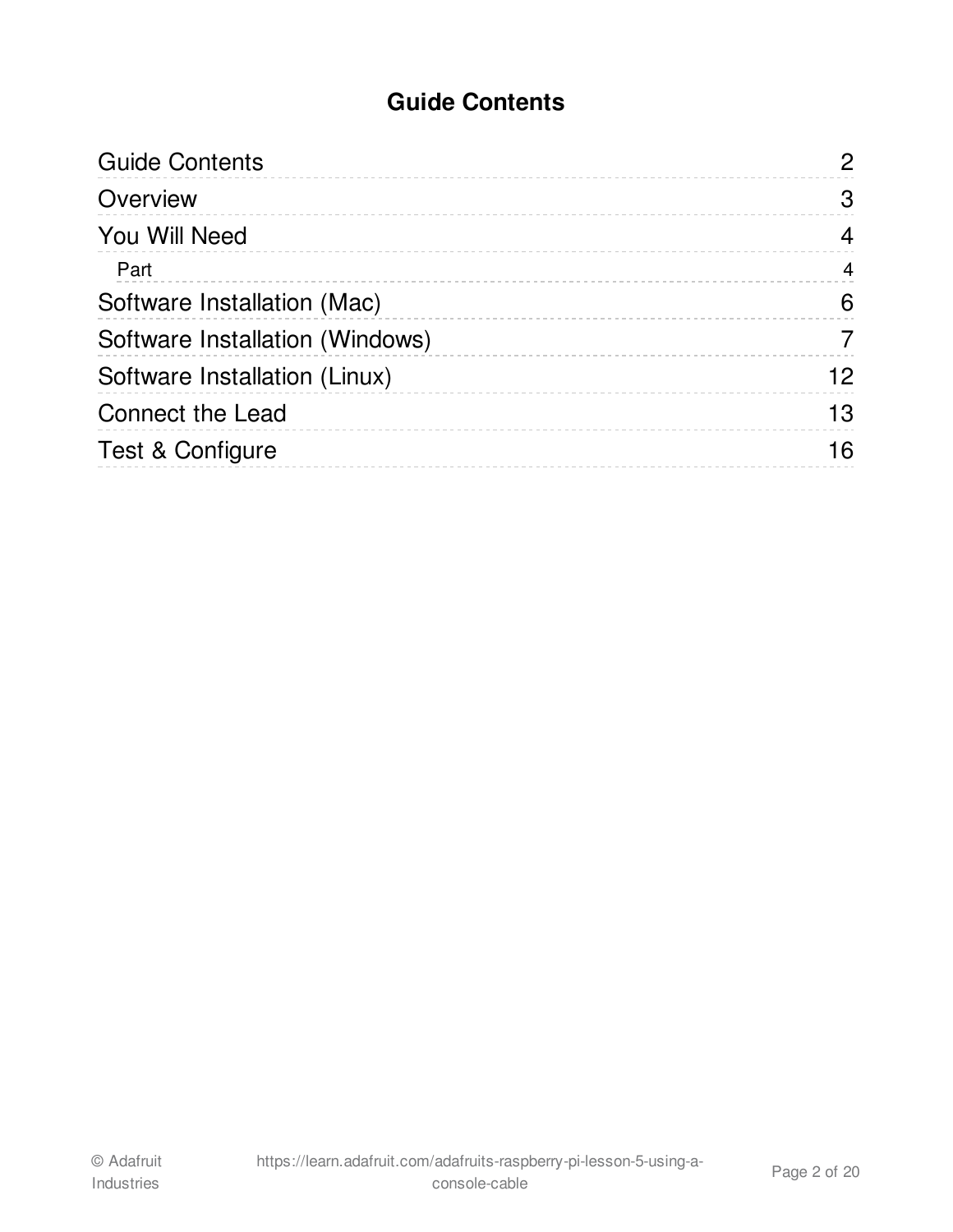## <span id="page-2-0"></span>**Overview**

In this lesson you will learn how to remote control your Raspberry Pi with a console cable.



The great advantage of connecting this way is that it can even supply the power for your Pi and you do not need keyboard, mouse or display attached to the Pi to log into it.

You will need to install terminal emulation software (Putty) if you are using Windows and also USB drivers for the Console Lead. The Mac Terminal comes with its own software.

The Raspberry Pi uses its built-in serial port to allow devices to connect to its console and issue commands just as if you were logged in.

In the next lesson, we will look at another way of doing much the same thing but over a local network using something called SSH.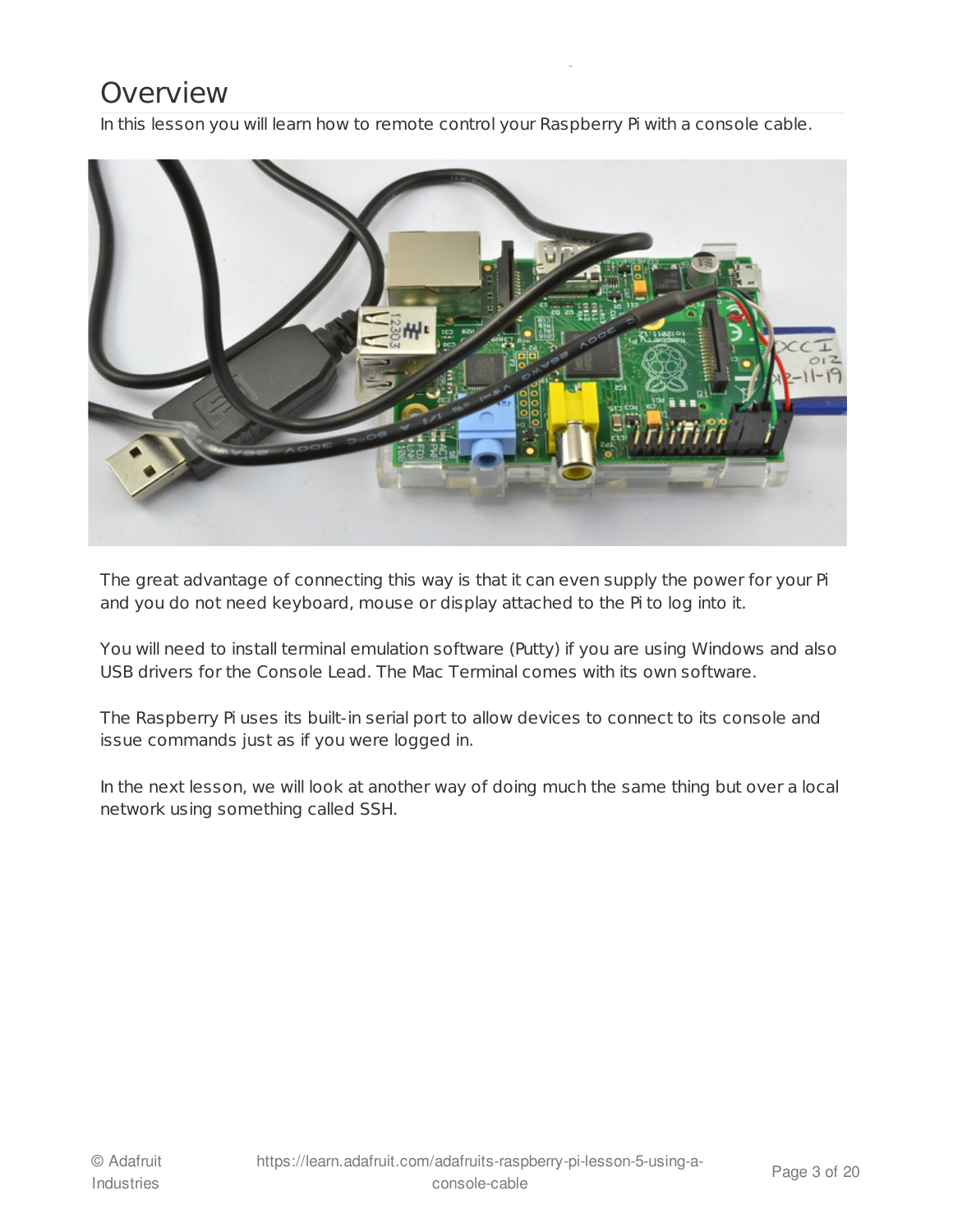# <span id="page-3-0"></span>You Will Need

To follow this lesson, you will need:

### <span id="page-3-1"></span>Part



Raspberry Pi



### Adafruit Console Lead

This cable has 3.3V logic levels so its safe to use, but not all cables are 3.3V! Only use the Adafruit console cable for this tutorial to avoid damaging your Pi's GPIO pins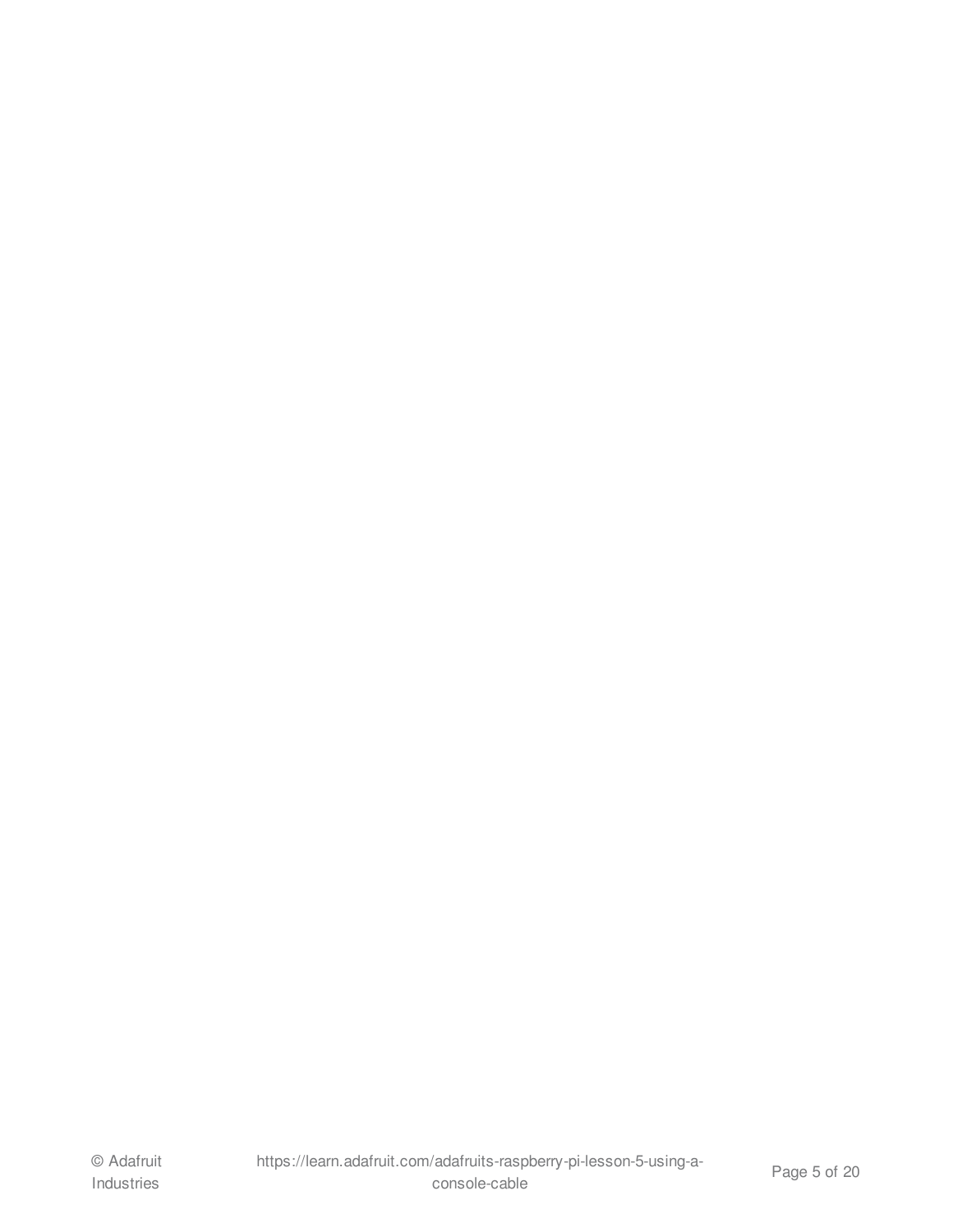# <span id="page-5-0"></span>Software Installation (Mac)

OSX includes terminal emulation software that you can use from the command line, so we only need to install the USB drivers for the cable.

### Check out the most [recent](http://www.adafruit.com/downloads/md_PL2303_MacOSX-10_6up_v1_5_1.zip) Mac Driver from prolific (http://adafru.it/dYM)

If using Lion or Mountain Lion or later OS X, try this driver here http://changux.co/osx[installer-to-pl2303-serial-usb-on-osx-lio](http://changux.co/osx-installer-to-pl2303-serial-usb-on-osx-lio) (http://adafru.it/aWR)

Both downloads are standard Mac installers. Accept all defaults when prompted.

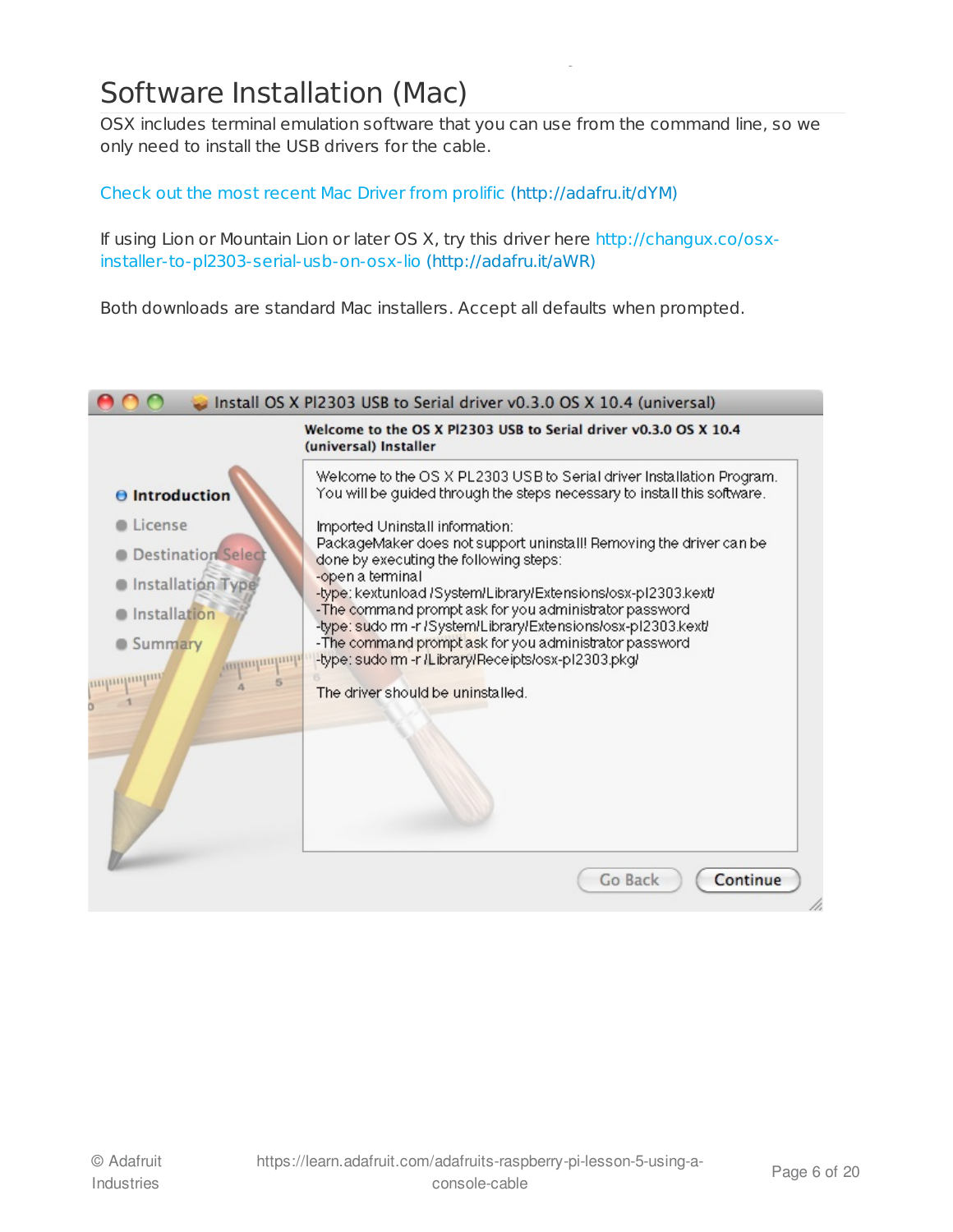# <span id="page-6-0"></span>Software Installation (Windows)

Download and install Putty from here: <http://www.putty.org/> (http://adafru.it/aUb)

From the list of downloads select the binary called just "putty.exe" from the section "For Windows on Intel x86". This will prompt you to save the file. Save it onto the Desktop for now.

Note that this actually saves the Program itself not an installer. Simply double click putty.exe to run putty!

Install PL2303 Drivers from here: [http://www.prolific.com.tw/US/ShowProduct.aspx?](http://www.prolific.com.tw/US/ShowProduct.aspx?p_id=225&pcid=41) p\_id=225&pcid=41 (http://adafru.it/aTV)

This will save a zip file called "PL2303\_Prolific\_DriverInstaller\_v1\_7\_0.zip". Unzip this onto the desktop and within the folder run the installer called "PL2303\_Prolific\_DriverInstaller\_v1.7.0.exe".

The current PL2303 console cables are not compatible with Windows 8!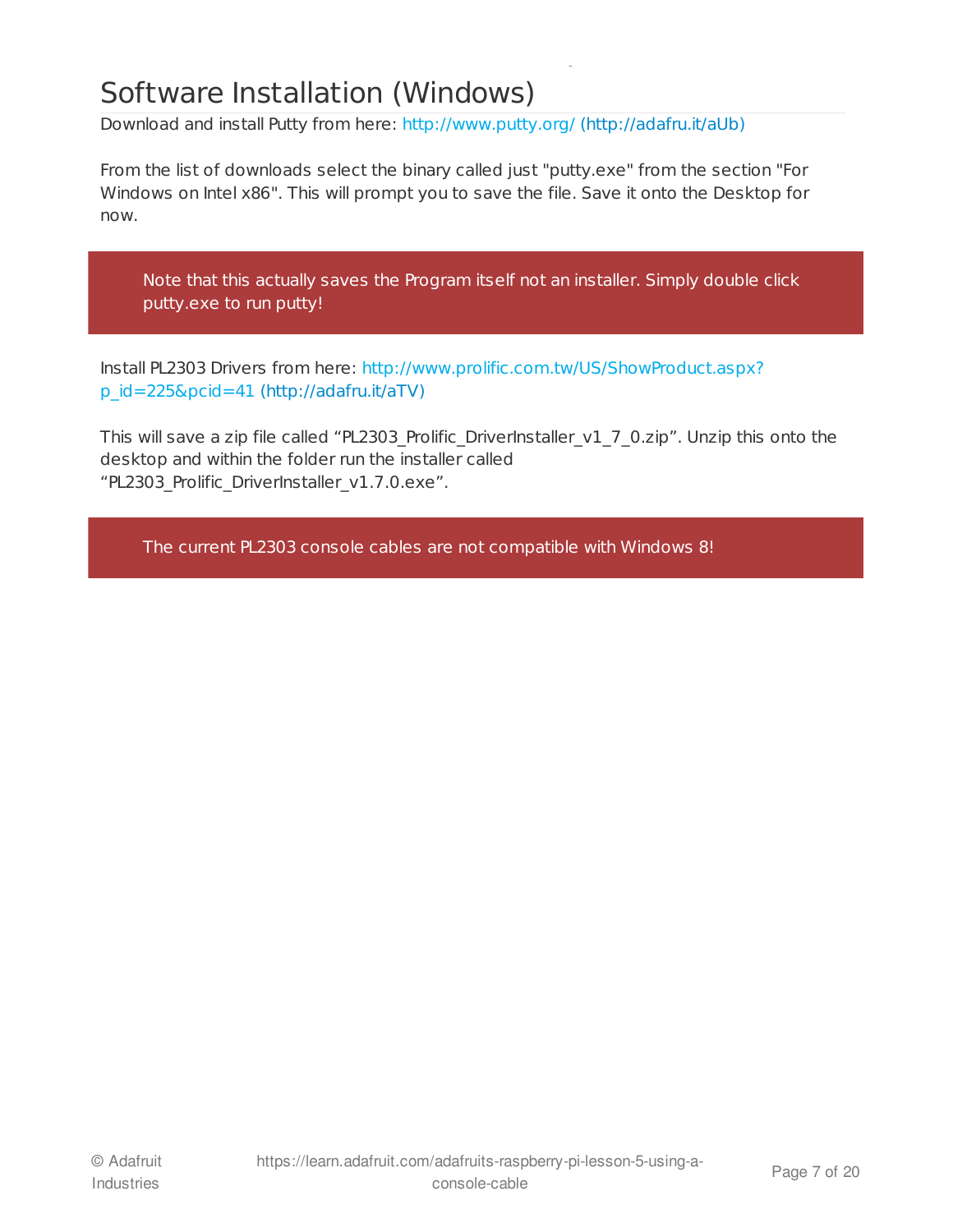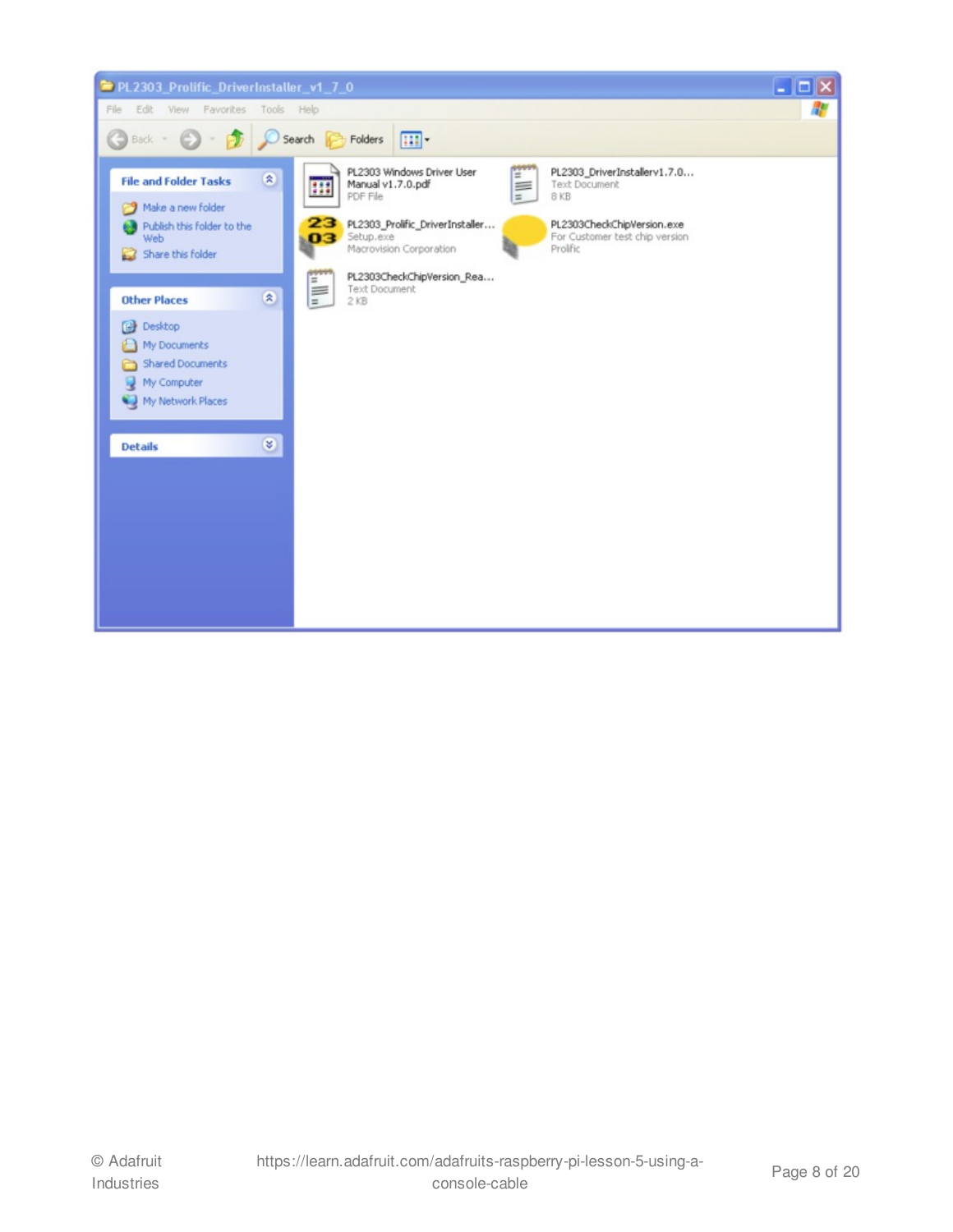| PL-2303 Driver Installer Program |                                                                                                           |  |
|----------------------------------|-----------------------------------------------------------------------------------------------------------|--|
| P                                | Welcome to the InstallShield Wizard for PL-2303<br><b>USB-to-Serial</b>                                   |  |
|                                  | The InstallShield Wizard will install PL-2303 USB-to-Serial<br>on your computer. To continue, click Next. |  |
| Next ><br>Cancel<br>< Back       |                                                                                                           |  |

The driver is installed in such a way that when you later plug in the USB console lead, it will still launch the "Found New Hardware" wizard. If you allow the Wizard to search the Internet and install it should work.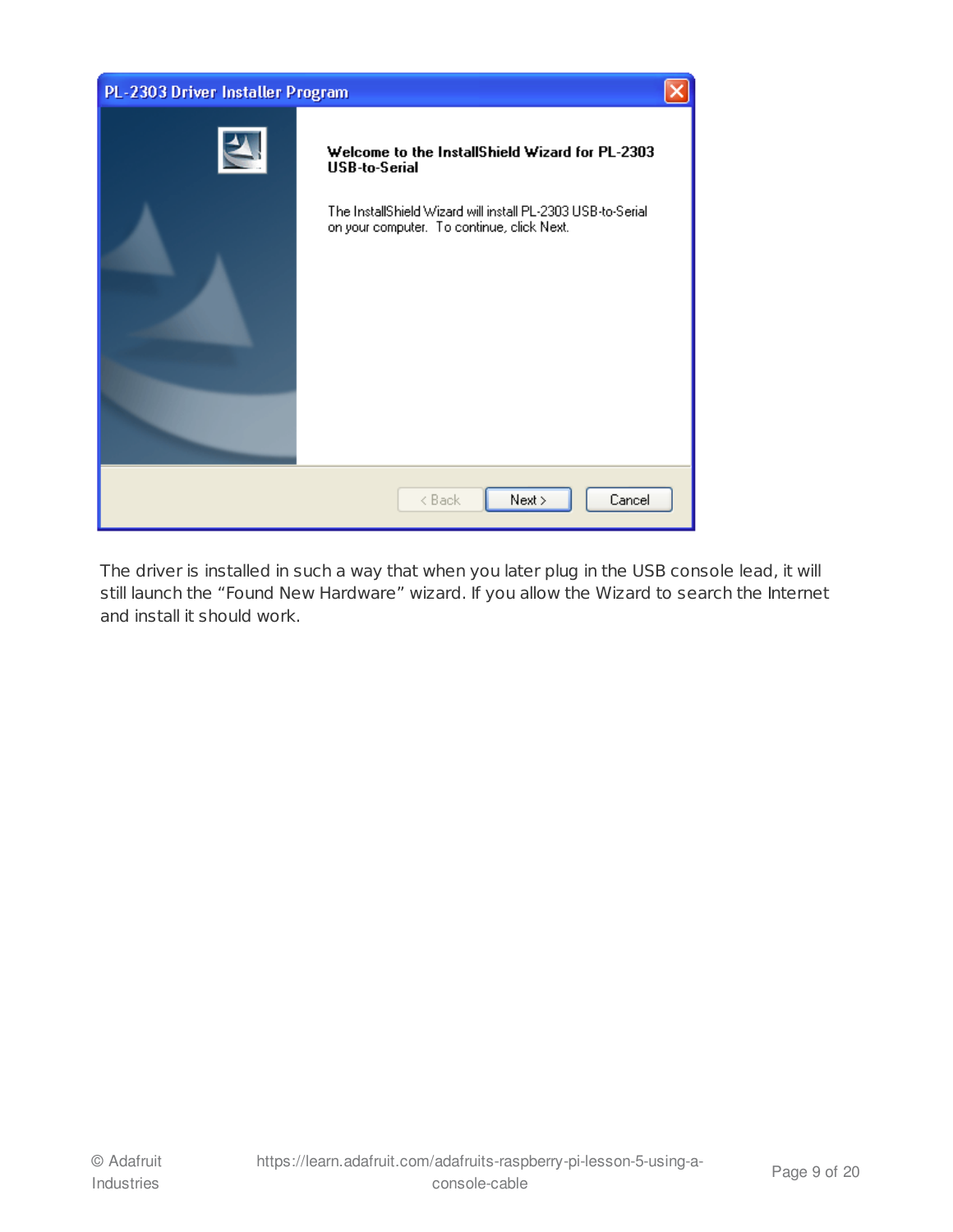

When it has finished installing the driver, you should get this message:

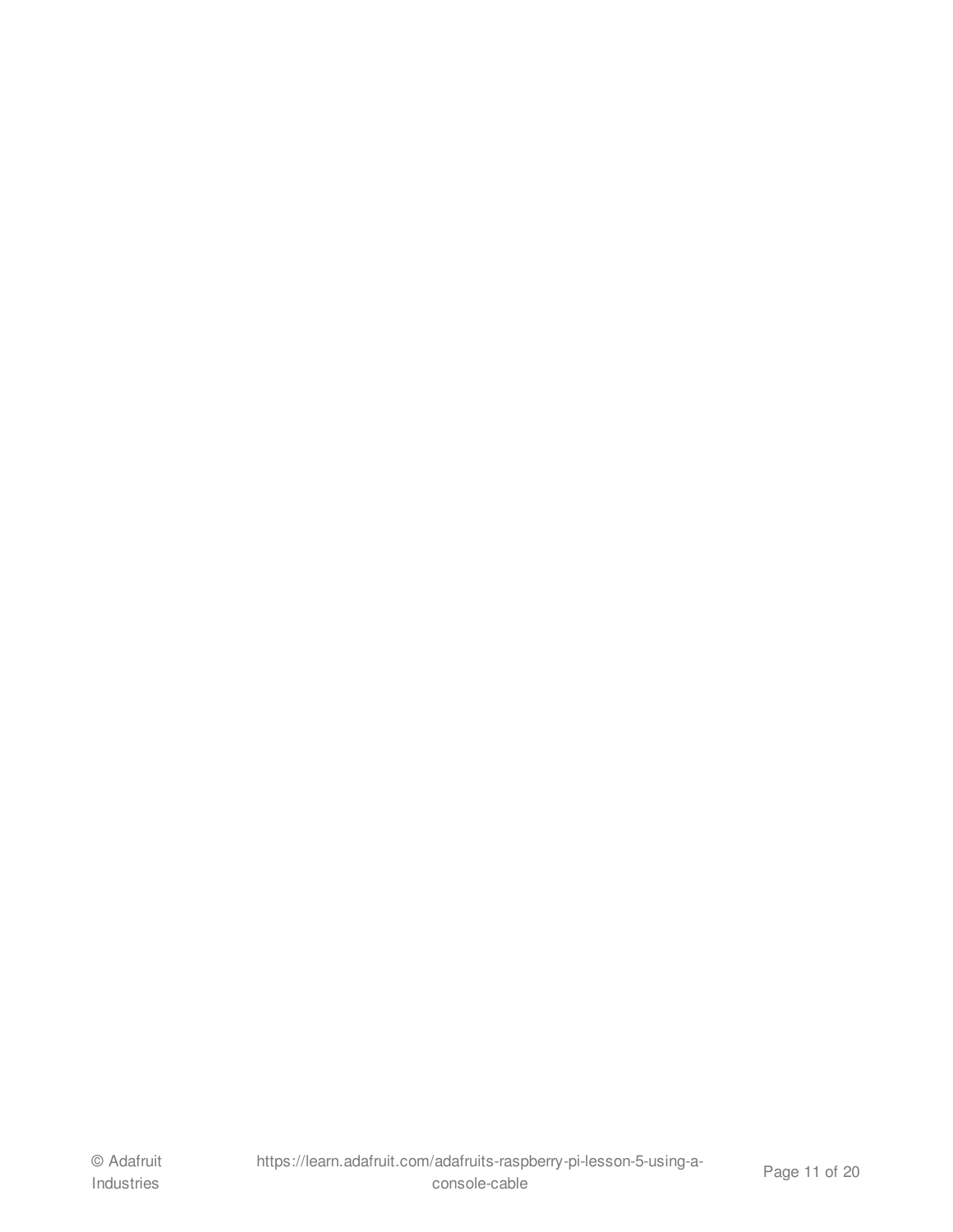# <span id="page-11-0"></span>Software Installation (Linux)

Linux Kernels 2.4.31 and above already have the PL2303 USB driver for the Console Lead built-in, so you should not need to install that.

Some distributions such as Ubuntu 12.10 do not include the "screen" command. Try running the command "screen" and if you get an error message, you can install it by typing the following command:

sudo apt-get install screen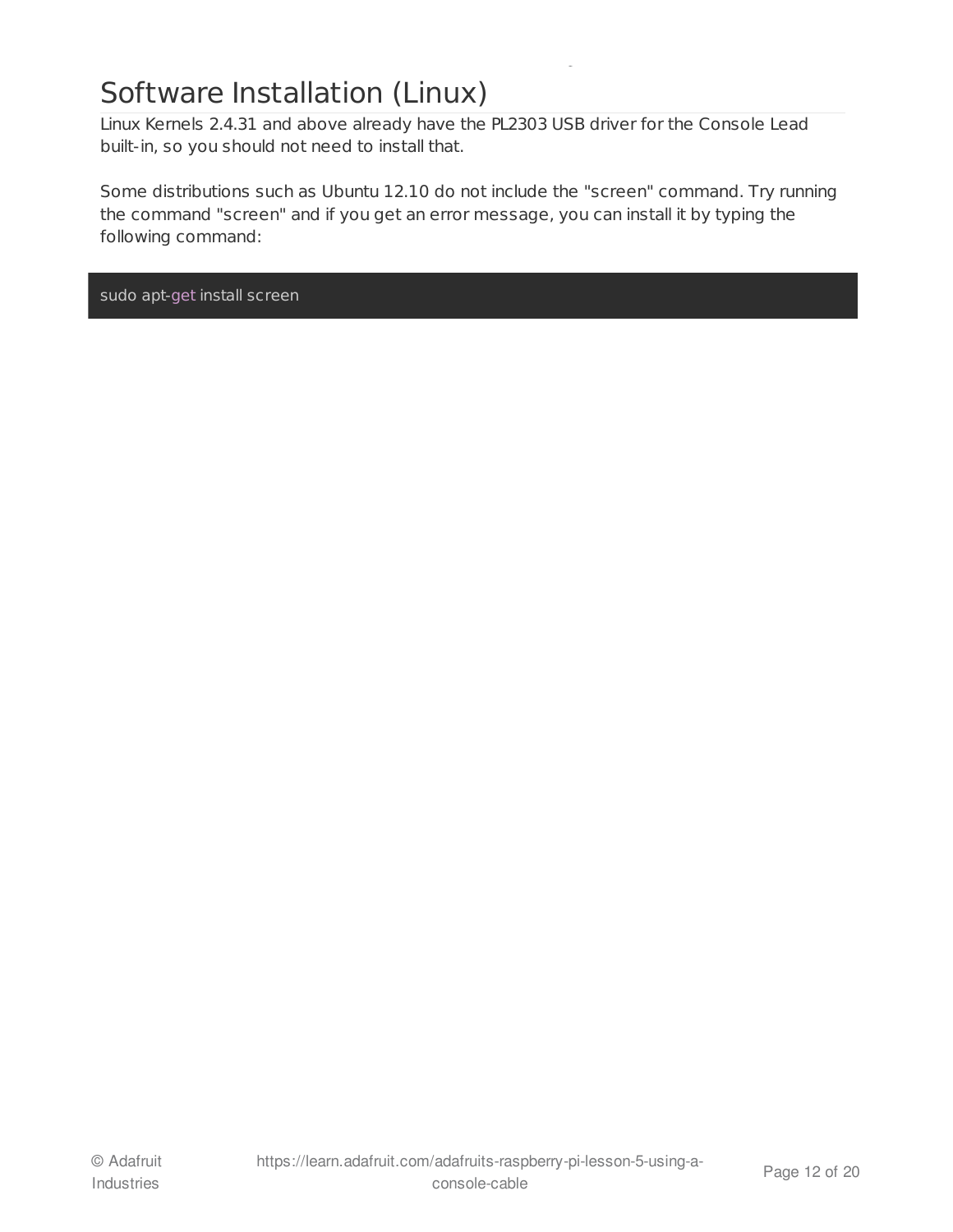### <span id="page-12-0"></span>Connect the Lead

The Console lead has four female connections that can be plugged directly onto the GPIO header of the Raspberry Pi.

The Adafruit USB console cable has 3.3V logic, so its safe to use with your Pi.



For this experiment, the serial lead is going to power the Raspberry Pi. So, **DO NOT** attach the Pi's USB power adapter. If you would rather power the Pi from your USB power adapter then leave the Red lead from the Serial lead un attached.

The important thing here is to only power it from one source, the USB power adaptor or the Console Lead **BUT NOT BOTH**.

Attach the leads as shown below: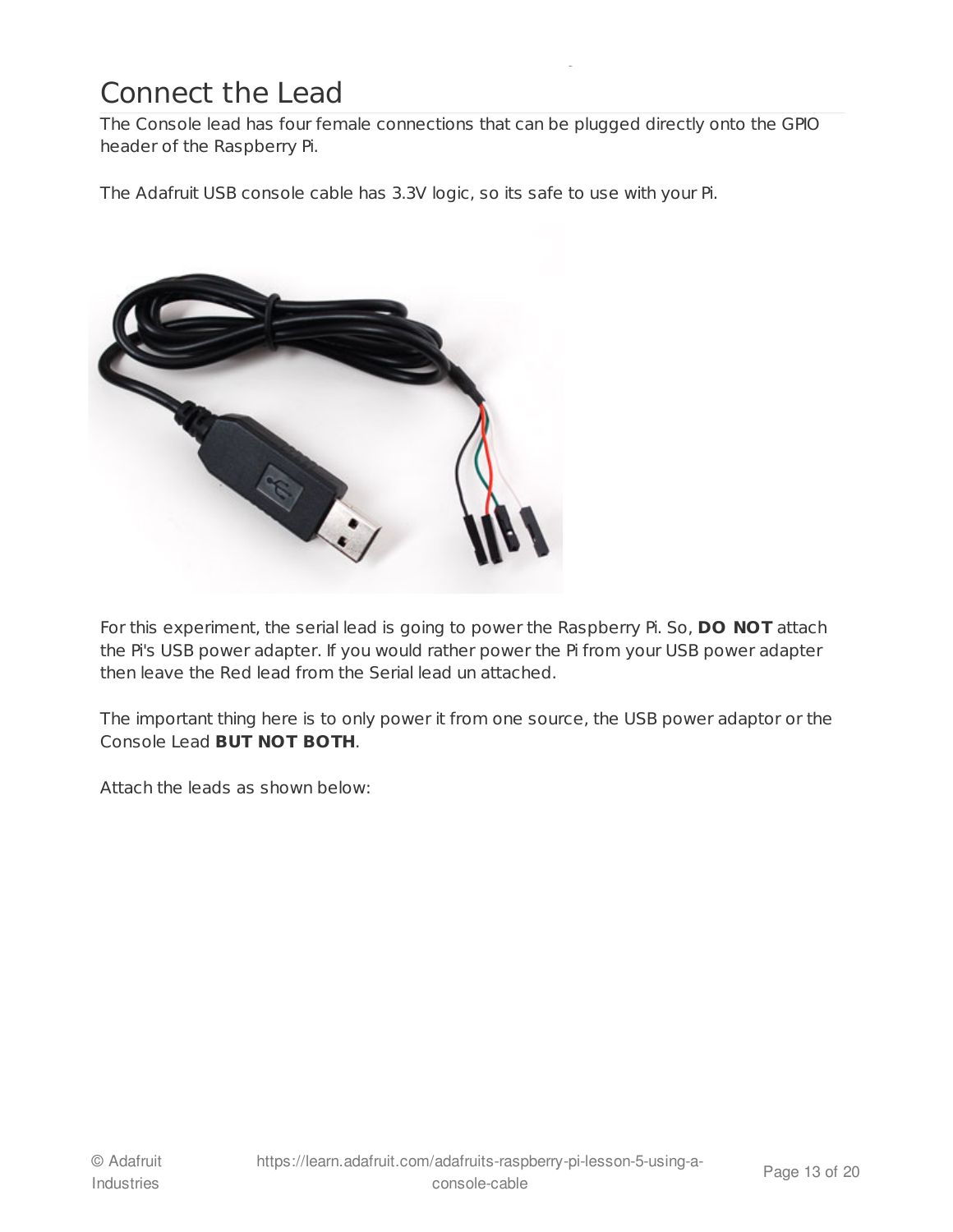

The connections are to the outside pin connections of the GPIO header. See Lesson 4, for more information about the header: [http://learn.adafruit.com/adafruits-raspberry-pi-lesson-](http://learn.adafruit.com/adafruits-raspberry-pi-lesson-4-gpio-setup/the-gpio-connector)4-gpio-setup/the-gpio-connector (http://adafru.it/aTW)

- The red lead should be connected to 5V,
- The black lead to GND,
- The white lead to TXD.
- The green lead to RXD.

Check the diagram below if you are not sure about the connections. But note that the connect is being viewed upside down, so rotate the diagram by 180 degrees to compare it with the photograph.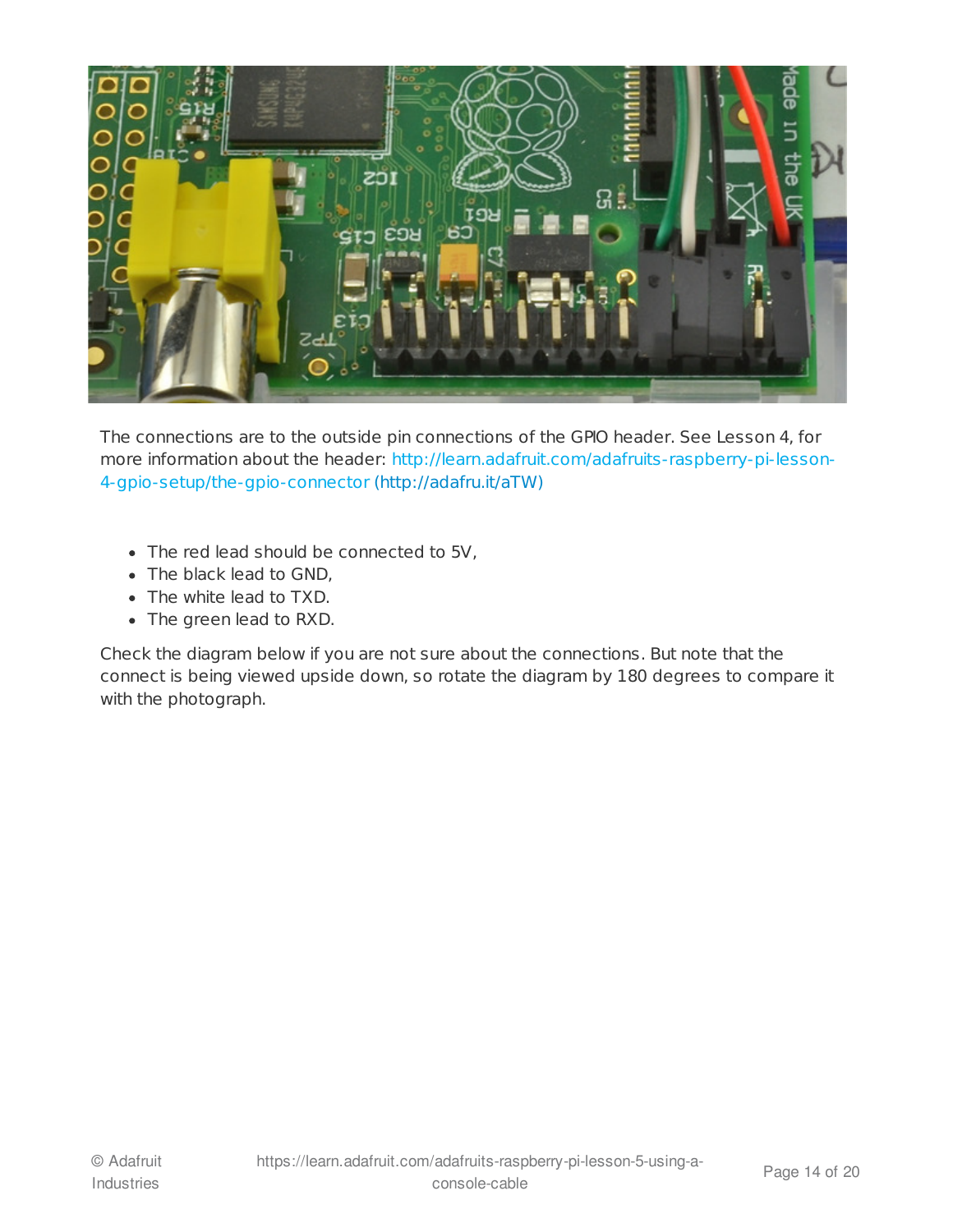

Now plug in the USB lead and you will see the Pi's power LED should light.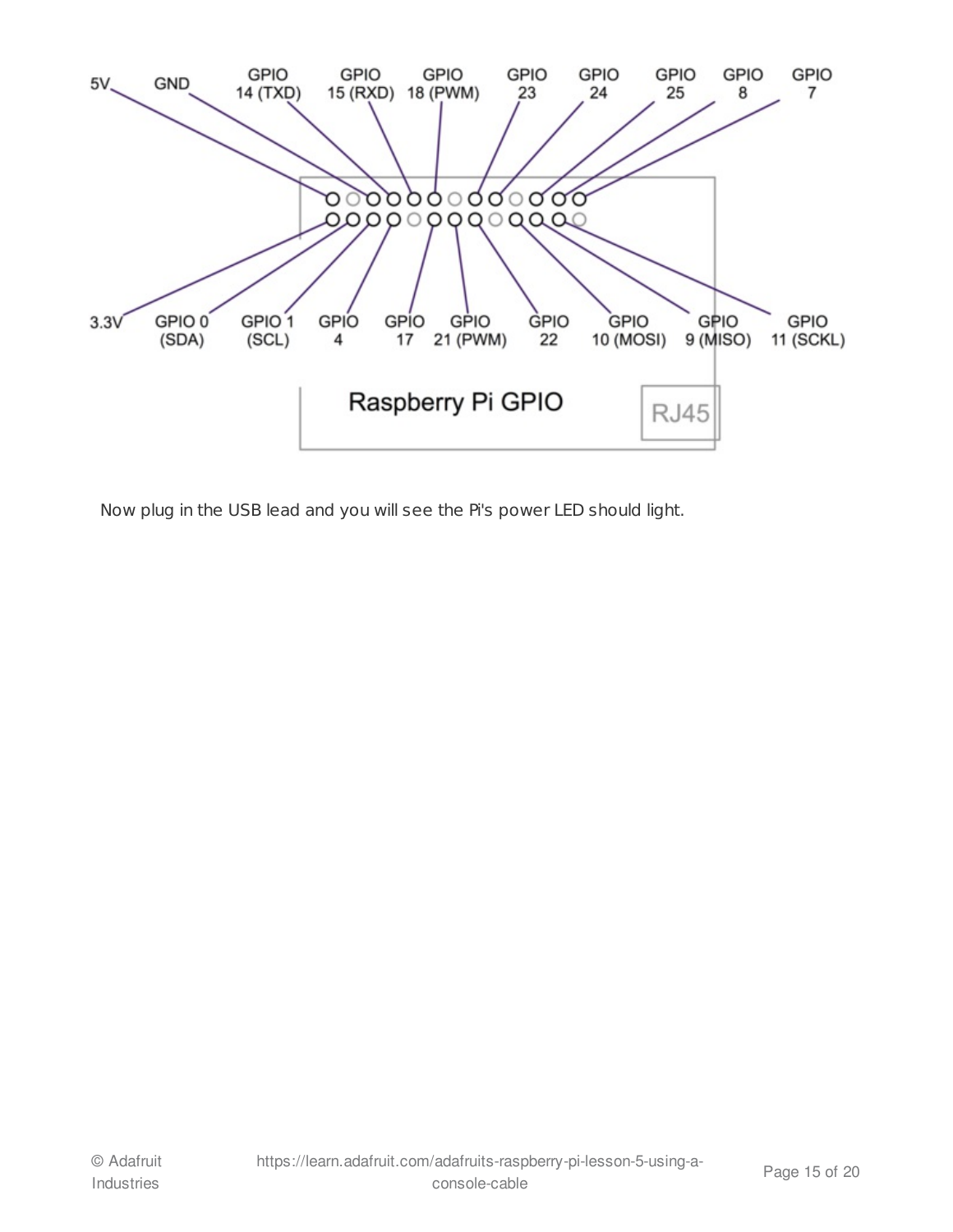### <span id="page-15-0"></span>Test & Configure

If you are using a Mac, then all you need to do is open a Terminal window and issue the command:

#### screen /dev/cu.PL2303-00001004 115200

The device will have a slightly different name to mine. So, type the line above as far as "cu.PL" then press the TAB key to auto-complete to whatever your device is called, before adding 115200 (which is the baud rate) to the end.

If you are using Linux then use the command:

#### sudo screen /dev/ttyUSB0 115200

To start communication with the Pi, press ENTER and you should see the login prompt from the Pi.

Here it is running on a Mac.



and here is what it looks like in Ubuntu.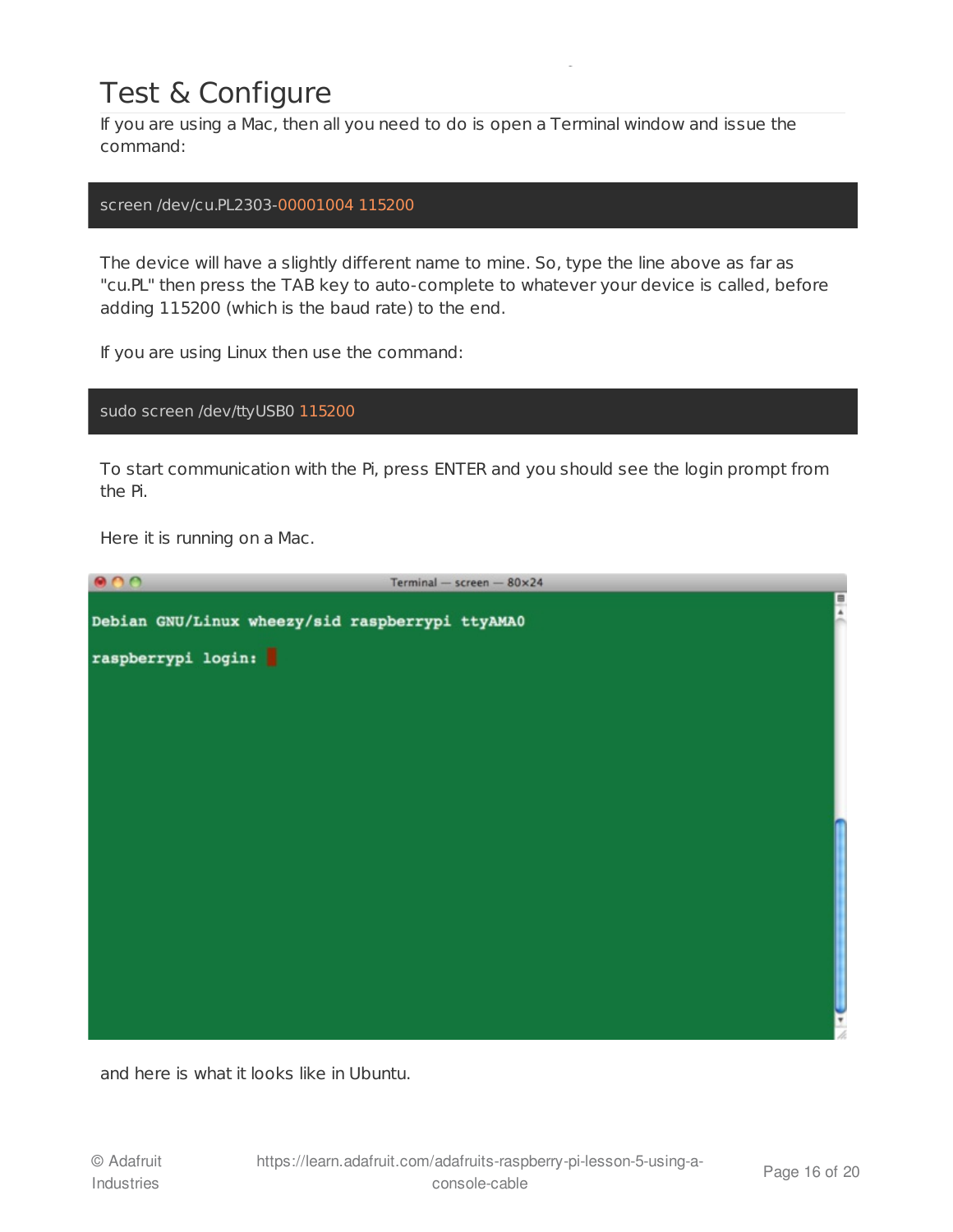

If you are using a PC, then before you start Putty, you need to know which com port is being used for the cable. You can find this by looking in the Ports section of the Windows Device Manager.

The Device Manager is accessible from the Control Panel under System.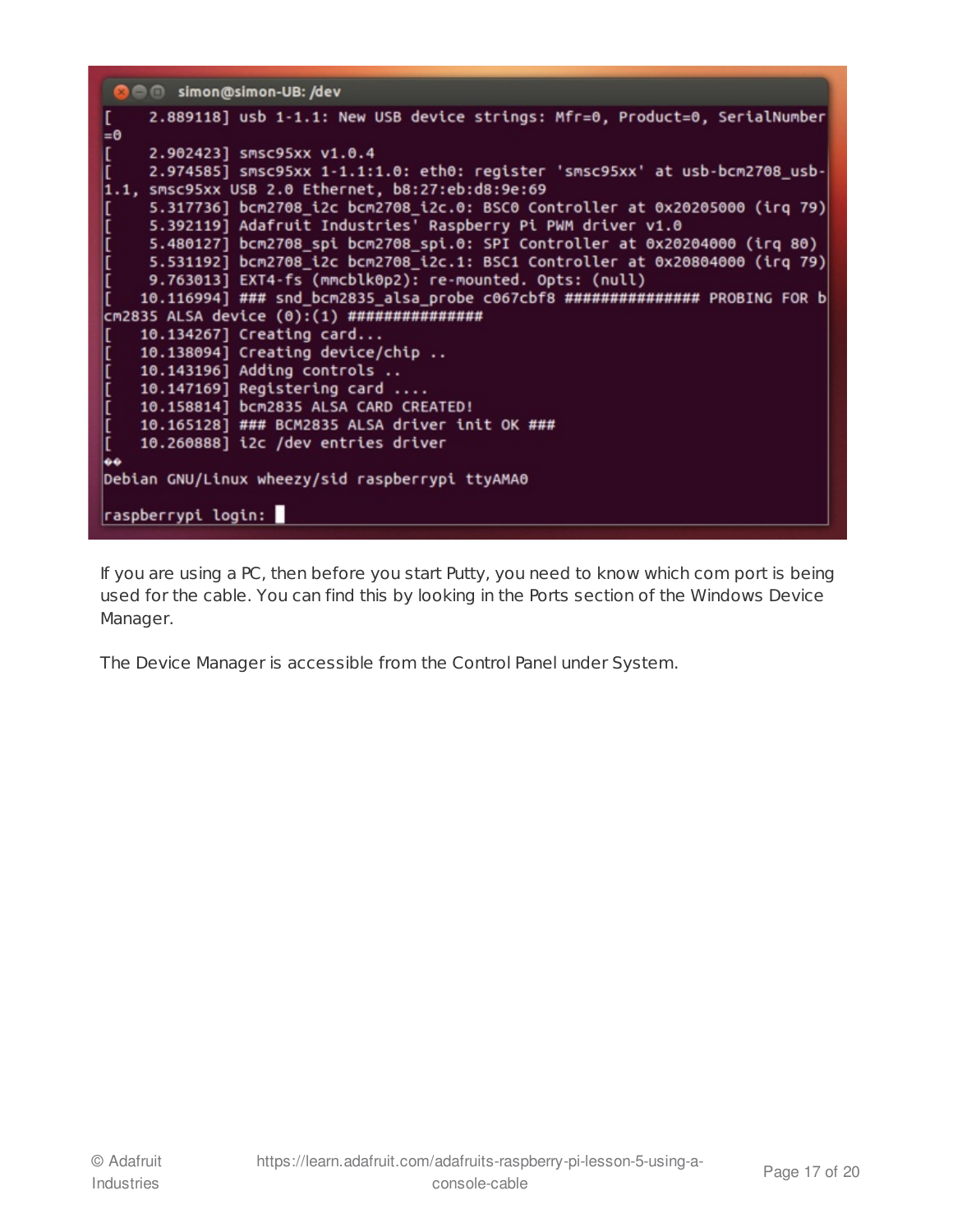

In this case it is COM7 that is in use.

Now start Putty and you will see a connection window.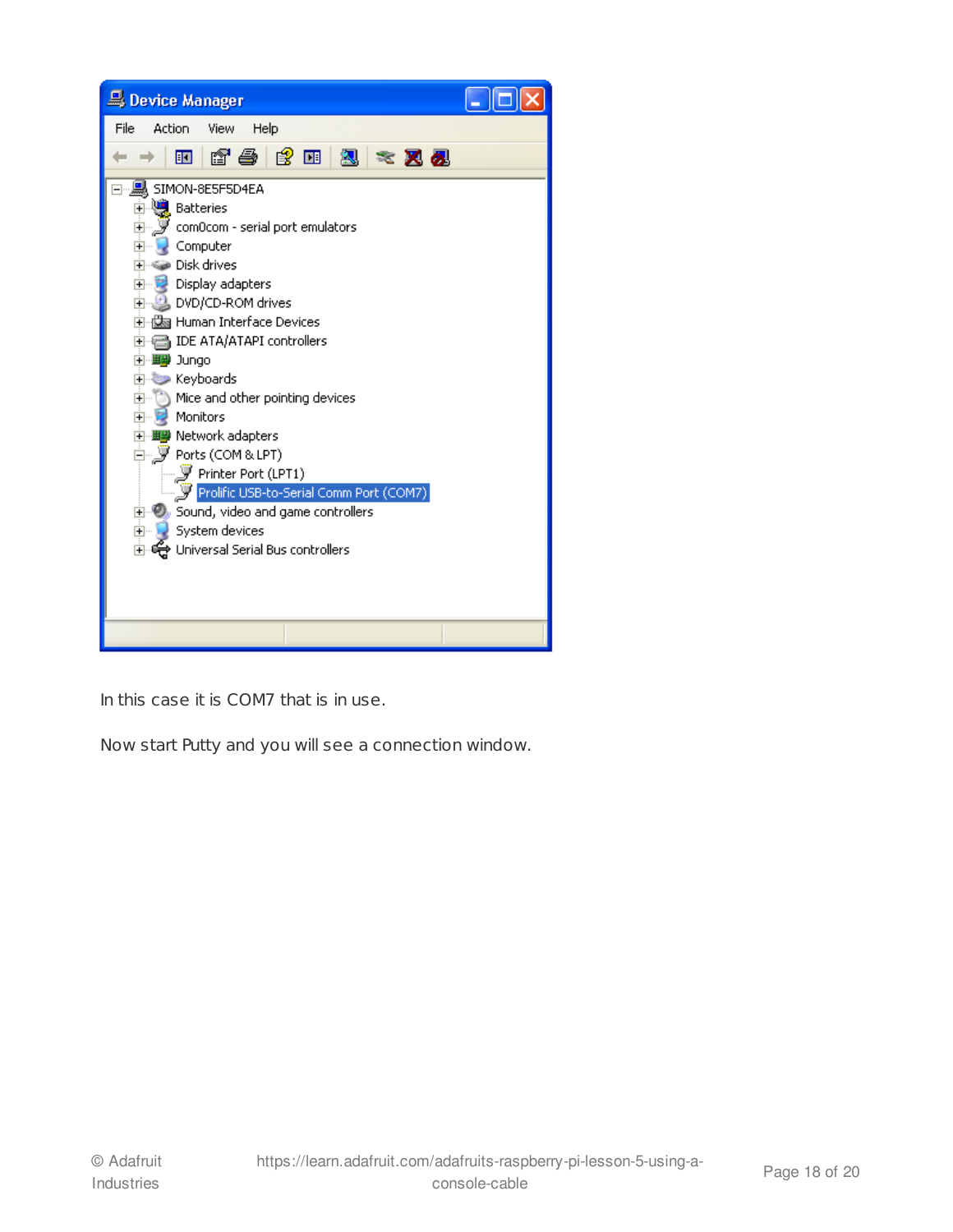| PuTTY Configuration                                                                                                                                                                                                                                                                                                    |                                                                                                                                                                                                                                                                                                                                                                                                                         |
|------------------------------------------------------------------------------------------------------------------------------------------------------------------------------------------------------------------------------------------------------------------------------------------------------------------------|-------------------------------------------------------------------------------------------------------------------------------------------------------------------------------------------------------------------------------------------------------------------------------------------------------------------------------------------------------------------------------------------------------------------------|
| Category:                                                                                                                                                                                                                                                                                                              |                                                                                                                                                                                                                                                                                                                                                                                                                         |
| ⊟∝Session.<br>ille Logging<br>⊟⊹ Terminal.<br>- Keyboard<br>i— Bell∶<br>— Features<br>⊟- Window<br>¦— Appearance<br><sup>i</sup> — Behaviour<br>$\mathrel{\mathop:}=$ Translation.<br>└─ Selection<br><sub>i</sub> … Colours<br>⊟- Connection.<br>l— Datal<br>l— Proxy<br>i— Telnet<br>— Rlogin<br>面- SSH<br>ं— Serial | Basic options for your PuTTY session<br>Specify the destination you want to connect to<br>Serial line<br>Speed<br>115200<br>COM7<br>Connection type:<br>$\bigcirc$ Telnet $\bigcirc$ Riogin $\bigcirc$ SSH<br>⊙ Serial<br>○ Raw<br>Load, save or delete a stored session<br><b>Saved Sessions</b><br>Default Settings<br>Load<br>Save<br>Delete<br>Close window on exit:<br>⊙ Only on clean exit<br>○ Always<br>◯ Never |
| About                                                                                                                                                                                                                                                                                                                  | Cancel<br>Open                                                                                                                                                                                                                                                                                                                                                                                                          |

Select a connection type of "Serial" from the radio buttons, then set the speed to 115200 and the serial line to COM7.

Finally click 'Open' to connect. Remember to press ENTER to start communications.